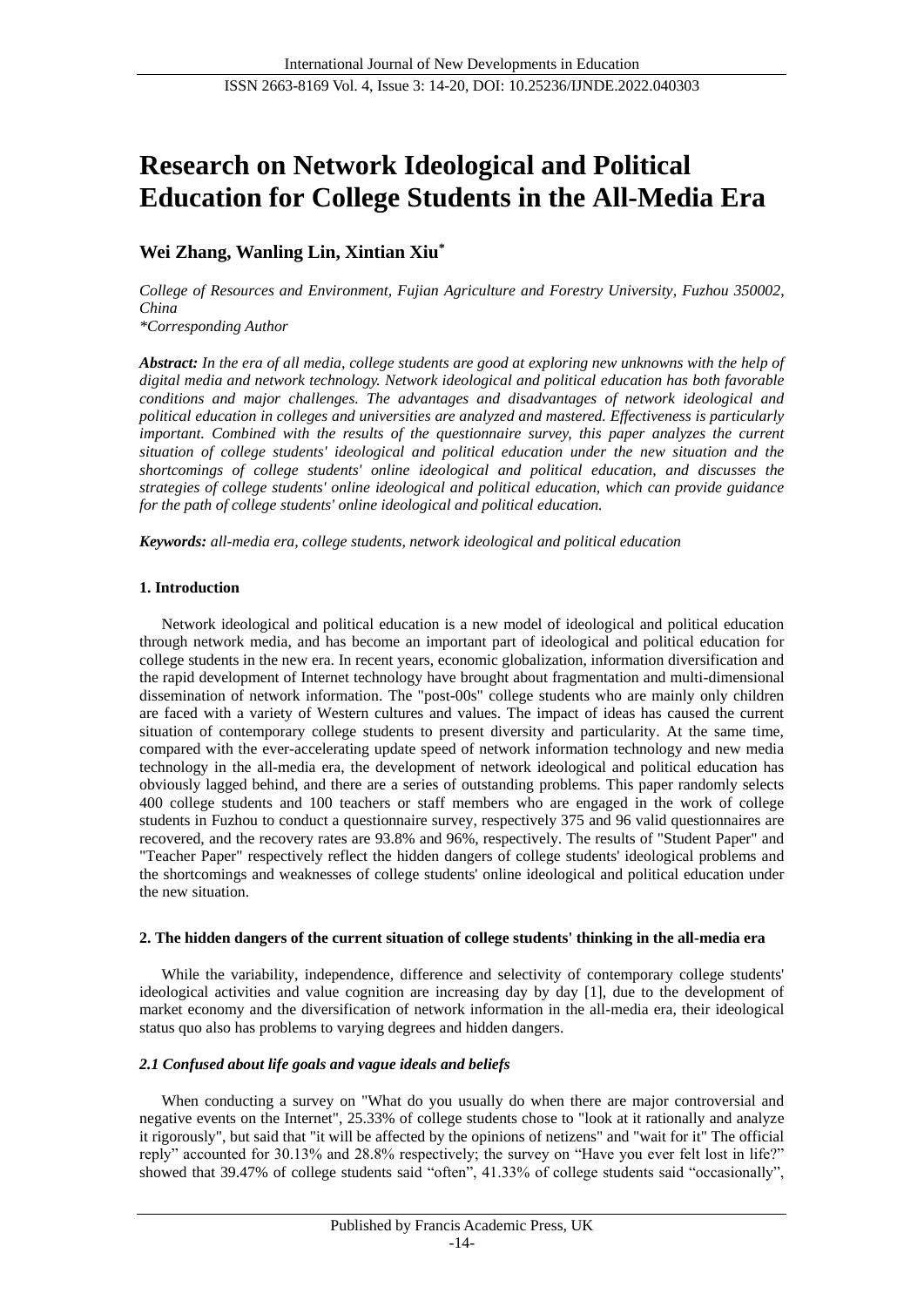and 19.2% of college students said that "there has never been".

Due to the lack of social experience, college students have not yet fully formed a stable world outlook, outlook on life, and values. Western multiculturalism continues to erode college students' Marxist beliefs, coupled with the influence of the negative social effects of individual negative events in the all-media era, causing college students to be confused and difficult to establish correct, positive and firm belief in life. When making life goals and career choices, a small number of young students do not integrate their ego into the larger ego of the motherland and the people, and are prone to fall into the narrow world of self-appreciation.

#### *2.2 Weak sense of responsibility and lack of sense of responsibility*

Contemporary college students are mostly only children, accustomed to asking for family care, and lack a sense of responsibility. From the perspective of social reality, although they actively pay attention to the social status quo through the Internet, they are obviously insufficient in their sense of responsibility for social problems. For example, the survey results show that 94.67% of college students "always pay attention" or "occasionally pay attention" to the frequent malignant incidents against Chinese Americans in the West after the outbreak of the new crown epidemic, but only 14.13% of college students said that they would "go all out" to fight against Chinese Americans. Discrimination and anti-bullying campaign contributed, 17.87% of college students said "it has nothing to do with me", and 68% of college students would "consider doing something within their ability".

#### *2.3 Weak quality of work and lack of spirit of hard work*

The survey on "Would you choose to work in remote areas or grassroots first after graduation to exercise, enrich and dedicate yourself?" showed that only 12% of college students were "very willing to go", and 48.53% of college students said they "could consider it". And 39.47% of college students said they "don't want to go".

Nowadays, living conditions are improving day by day, young students generally favor the principle of "quick return", and the good tradition of perpetual struggle is lacking in this generation of college students. Some college students don't even understand why they work hard, for whom, and what the ultimate goal of hard work is.

#### *2.4 Distorted value orientation, it is difficult to escape the comfort zone*

In terms of outlook on life and values, the value orientation is utilitarian and pays too much attention to self-realization. For example, in employment choices, more consideration is given to welfare benefits and life comfort. Just as when answering "Which of the following conditions do you value more when choosing a company in the future?", only 30.13% of college students chose "clear and smooth promotion channels", 50.13% of college students chose "Never ask for overtime", and 19.74% of college students select "The company has its own facilities such as a gym and a coffee shop."

#### *2.5 Weak team awareness and lack of cooperation spirit*

As for the survey of "Can you accept not using a screen style block between the desks of other colleagues when you work in the future?", only 14.93% of college students said they "completely accept it, it will be more convenient to communicate with everyone" and 60% of college students said that "It's better to have a screen, it doesn't matter if you don't have it", 25.07% of college students said that "it is not acceptable to have no screen style shield", which shows that contemporary college students generally prefer an independent and private office environment. When answering the question "In the future work, after the leader assigns a task, do you prefer to complete part of it alone, or do you do it together after discussion", only 19.73% of college students hope to "finish it together after discussion", 24% 56.27% of college students hope to "finish a part of it independently". The results of the questionnaire reflect, to a certain extent, the lack of awareness of cooperation among contemporary college students, who prefer to work alone cultivation needs to be strengthened.

#### *2.6 Insufficient psychological resistance to pressure and lack of open-mindedness*

As for "a classmate whose grades are not as good as you and has not served as a class cadre is rated as a three-good student, but you are not rated as a class cadre, will you feel calm and congratulate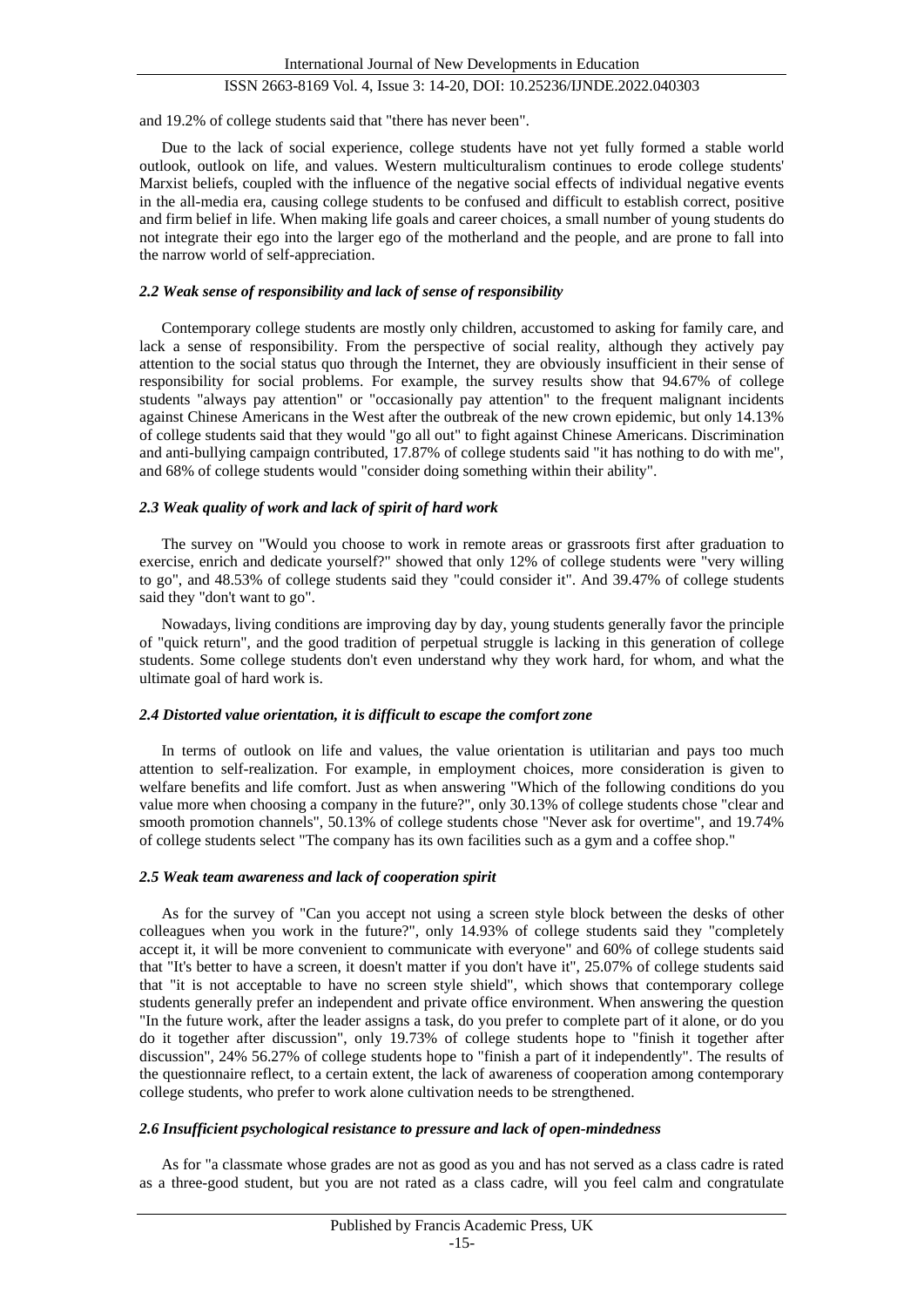him?" The survey shows that,  $44.8\%$  of college students choose "No". When "difficulties are encountered one after another in life", 70.13% of college students will be "more and more distressed, and their self-confidence will be hit". Contemporary college students are extremely active in thinking but immature, lacking in social experience and poor in self-control. In learning and life, when encountering difficulties in environmental adaptation, interpersonal relationships, emotions, employment, etc., and can't solve self-solving and have nowhere to vent, it is very likely that psychological crisis will occur, and even mental illness will occur. With the advent of the all-media era, the speed of information dissemination is unprecedented, and the pressure of public opinion is overwhelming. Once college students are involved in public opinion incidents, their ability to resist pressure will be a great test.

#### **3. The shortcomings and weaknesses of online ideological and political education for college students in the all-media era**

Nowadays, the network resources are rich and diverse and the update speed is extremely fast. A new all-media communication pattern is taking shape. However, the development of network ideological and political education is relatively lagging behind, the outstanding problems from mechanism to content need to be solved urgently.

## *3.1 The level of screening, integration and sharing of high-quality online ideological and political education resources is not high*

Thanks to the powerful network sharing ability, online ideological and political education has a large amount of educational resources. Due to the digital characteristics of production, dissemination and consumption, online educational resources for college students can be linked and shared among almost all online users, showing fragmented and Flow characteristics [2]. However, the questionnaire survey shows that 70.83% of teachers believe that the high-quality and educational network ideological and political education resources on the Internet cannot meet the needs of college students' network ideological and political education. Due to the anonymity, interactivity, and autonomy of information circulation in the network environment, educational resources are redundant, and high-quality resources appear to be "relatively" scarce and underutilized. The integration level of high-quality online ideological and political education resources is still low.

#### *3.2 The era of online ideological and political education is not strong*

First, the form of online ideological and political education is too traditional. In the statistics of "what platform do you usually use to carry out online ideological and political education (multiple choice)", "QQ, WeChat" accounted for 96.88%, "official website" accounted for 30.21%, " Weibo", "Easy Ban", "Live Broadcasting Platform" and "Small Video Client" accounted for 5.21%, 3.13%, 2.08% and 8.33% respectively, and "Others" accounted for 17.71%. It can be seen that network ideological and political educators still focus on traditional information push and official website release, and it is difficult to combine with emerging network media in a timely manner. Second, the change of thinking concept is not timely, especially in the understanding of the "subject and object" concept of network ideological and political education. The survey on "Who do you think is the main body in the process of online ideological and political education" shows that only 14.58% of teachers believe that "teacher and student are the main body". In the network environment under the new situation, everyone has the right to speak, and everyone is both the subject of education and the object of education. In the process of ideological and political education on the Internet, educators often ignore the dominant position of students and fail to give full play to their role, the role that students can play as the subject of education.

#### *3.3 The incentive mechanism for online ideological and political education is still not perfect*

Network ideological and political education is a huge comprehensive system, the richness of its content and the rapidity of change require the mobilization of the initiative and enthusiasm of the government, universities, families, society and other aspects to jointly promote the healthy operation of the network ideological and political education system. The questionnaire of "Are you satisfied with the rewards, incentive mechanisms and strength of online ideological and political education by colleges and higher education management departments" shows that only 45.83% of teachers chose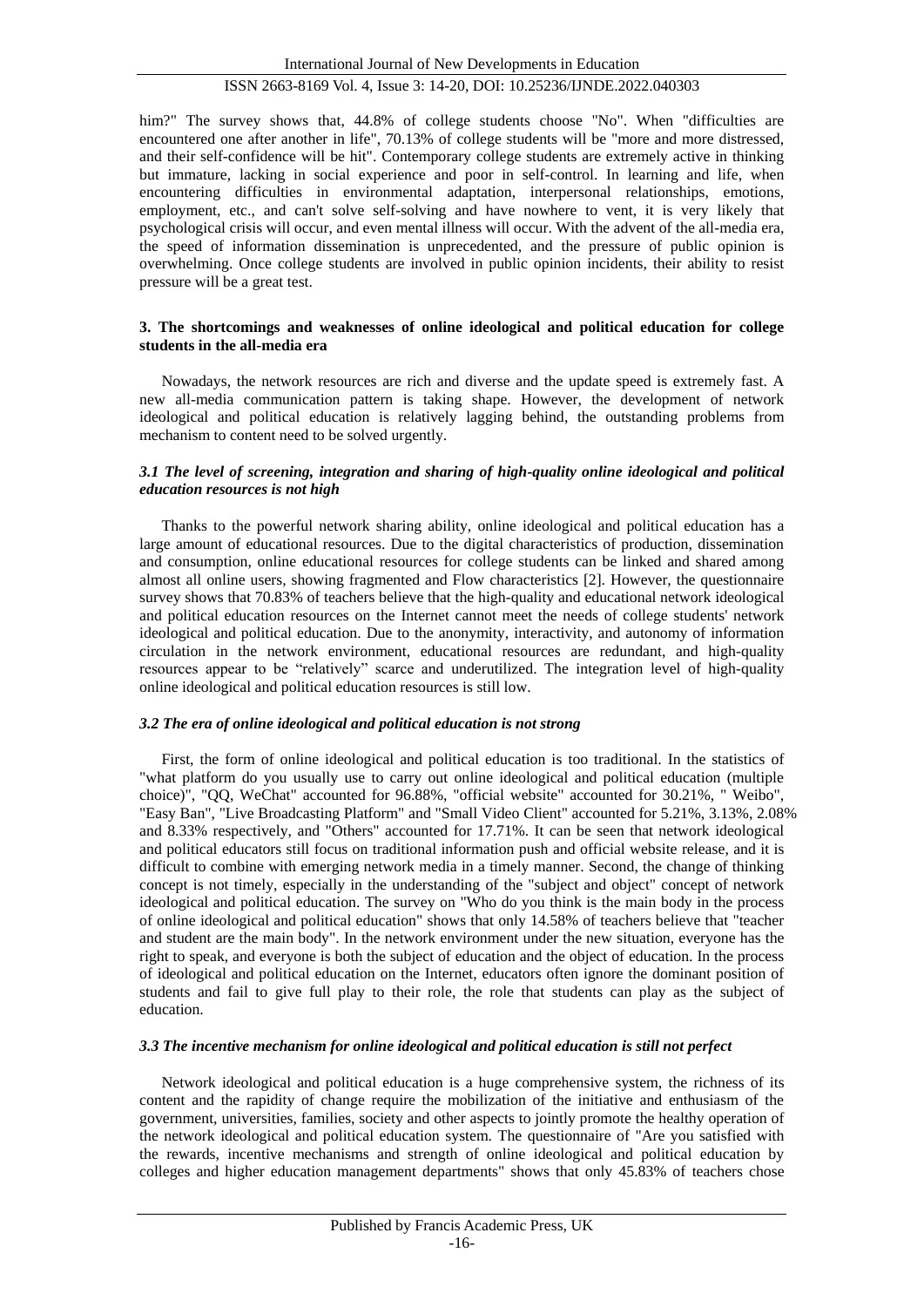"yes", and 26.04% chose "unclear" , 28.13% of teachers chose "No".

Education departments and educational institutions still do not attach much importance to online ideological and political education, and the achievements of online ideological and political education are rarely included in the educational evaluation standards of educators. On the other hand, due to the latent, permeable, and long-term effects of online ideological and political education, the evaluation method for the effectiveness of online ideological and political education is still immature, which limits the enthusiasm of social resource investment to a certain extent.

#### *3.4 The network interaction between the subject and object of education is not strong*

In the process of online ideological and political education, only 11.45% of teachers think that the interaction with students is "very good", 41.67% of teachers think that it is "OK", and 46.88% of teachers think that "there is not much interaction". Different from traditional ideological and political education, teachers of online ideological and political education no longer occupy an absolute "center" position, and students are no longer in a subordinate position, which in itself is conducive to the interaction of subjects and objects in online ideological and political education [3]. However, due to the communication mode of different time and space on the network media, it is easy to lead to low enthusiasm for interaction, slow progress and poor effect, and it is difficult to timely feedback students' problems, which may easily lead to problems such as inertia of educators' work and difficult control of educational results.

#### *3.5 The content supervision of online ideological and political education is not strict enough*

Under the new situation, the international and domestic situation has undergone profound changes, and different Western cultural trends of thought continue to impact contemporary college students. The homogenization of network information content and the fragmentation of information also make it difficult for college students to accept the baptism of mainstream ideology and public opinion [4]. However, at present, there are many shortcomings whether it is the content review and control of online ideological and political education resources, or the supervision and response to online public opinion. Just as in the survey of "How do you think various online platforms and related departments supervise the content of online ideological and political education?", only 12.5% of teachers thought it was "very good", 31.25% thought it was "OK", and 56.25% thought it was "good" of teachers consider it "average".

## *3.6 The online monitoring and early warning of students' ideological dynamics is not accurate and fast enough*

College students in the Internet age will express their ideological dynamics and psychological conditions more on the Internet. In the current Internet ideological education construction, the process from abnormal ideological changes or psychological problems in students to educators grasping this information is a process. It is a long time, and there is not even a complete and mature psychological crisis feedback mechanism. The questionnaire survey shows that only 14.58% of teachers clearly stated that their schools can achieve real-time, accurate monitoring and quick feedback in the construction of monitoring and early warning teams and early warning systems for online ideological and political education.

#### **4. Countermeasures for college students' network ideological and political education in the all-media era**

The particularity and hidden dangers of college students' ideological status quo, as well as the shortcomings and outstanding problems of online ideological and political education, have put forward new challenges and higher requirements for online ideological and political education. To fundamentally improve the overall level of online ideological and political education, we must establish and improve relevant systems and mechanisms.

## *4.1 Improve the integration and sharing mechanism of online ideological and political education resources*

The first is to innovating the ability to accurately screen and pool online educational resources, and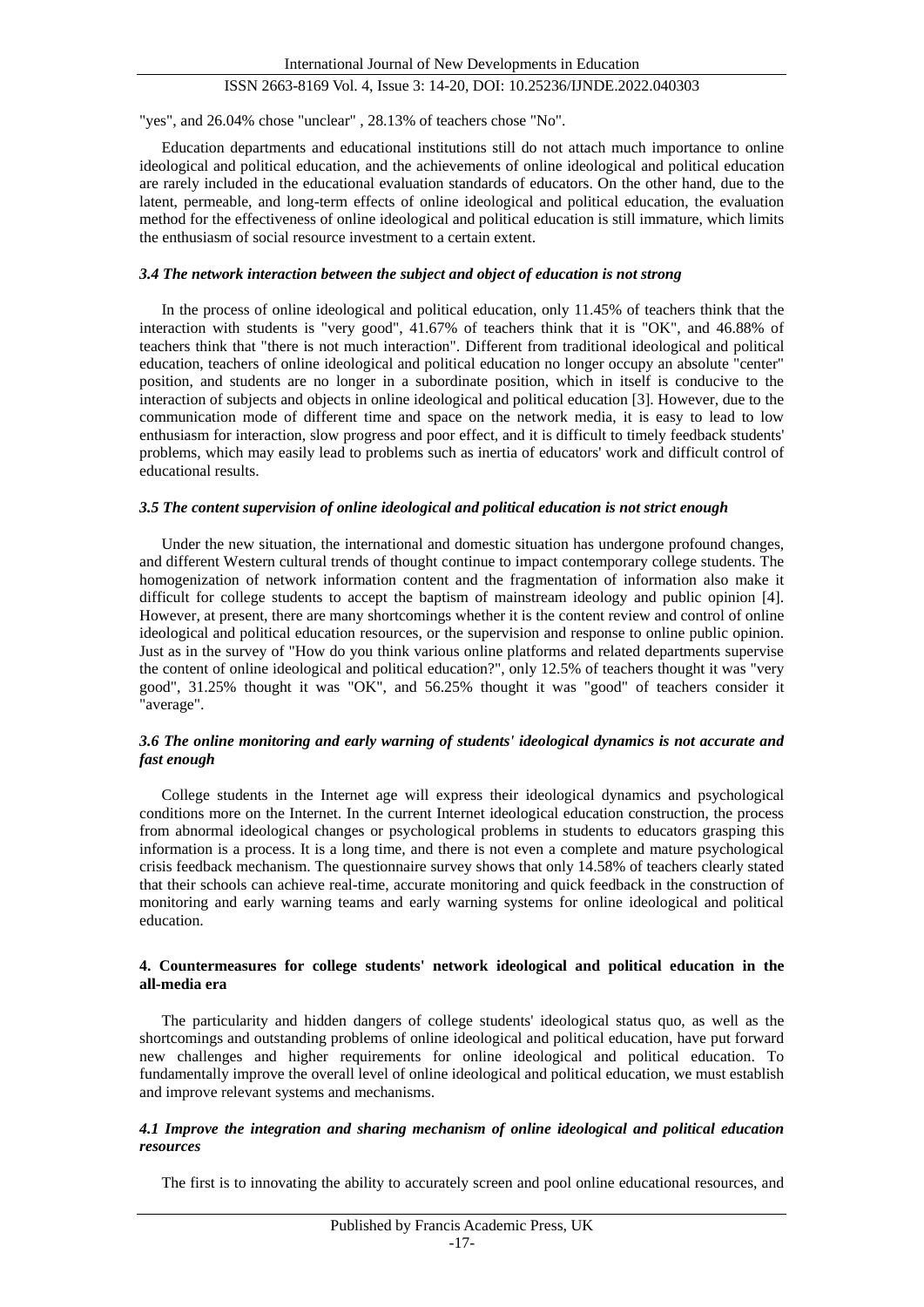open up the sharing channels of high-quality educational resources among universities, platforms, and departments. Relying on the advantages of big data, tap its potential in data collection, quantitative analysis, application development, etc., combine the advantages of traditional ideological and political education to form an educational joint force, and use the convenience of online communication to smooth communication between colleges, teachers, students, parents, society, etc. channel, and build online education integration systems such as "class-class communication", "school-school communication", "home-school communication", "school-enterprise communication", etc. , The advantages of rapid dissemination, great influence and strong mobilization force will radiate a large number of advanced ideological and cultural and educational resources to colleges and universities through the National College Campus Website Alliance.

## *4.2 Innovate the integration mechanism of online ideological and political education content and form*

Our education is to train qualified builders and reliable successors of the socialist cause. In terms of content, online ideological and political education must first adhere to the direction of socialism [6], and mainstream ideology and public opinion and the basic principles of Marxism must be conceived in social facts, mainstream media and social new things or media that young people pay more attention to. In terms of form, the expansion of mainstream ideas should also be combined with the expressions of the new generation of college students, combined with the requirements of the times, to keep up with the pace of the times. The popular "Tiktok" App, "Kwai" App, etc. on the Internet, with unique short videos supplemented by fashionable background music, it only takes ten seconds to capture the hearts of Internet users, as well as the enthusiasm of young people. "Station B" can be described as a successful model of the carrier of network fragmentation culture. Our online ideological and political education can make use of these existing resources and regard them as a new carrier of ideological and political education for college students, select and develop high-quality educational resources, condense concepts, and enter the network platform in the form of short videos, which is also the occupation of ideological and political education, a way to network heights. At the same time, educators need to change their thinking concepts, realize that students are also the main body of online ideological and political education, and give full play to their main role.

## *4.3 Improve the motivation and incentive mechanism of online ideological and political education*

Government departments need to do a good job in systematic planning and top-level design, gather the wisdom of all parties, guide universities and society to make overall arrangements, and at the same time implement the content supervision of online ideological and political education resources and the whole process of online teaching monitoring, and grasp the network ideological and political education. The general direction is not deviated. In addition, there must be a relatively complete incentive mechanism for front-line teachers. Incorporate the achievements of online ideological and political education into the standards of the educational work evaluation system, link the achievements of online ideological and political education with the promotion of teachers' professional titles, job evaluations and awards, and fully refer to online cultural education when selecting outstanding educators, outstanding teachers and other individuals people's work situation. The improvement of the incentive mechanism will help to shift the focus of the ideological and political education talent team to the network level, and form a good network education environment and work situation [7].

## *4.4 Build a benign network interaction mechanism*

The core of building a benign network interaction mechanism is to accelerate the construction of a dual-center structure model of subject and object. First, dredge the online communication channels between the subject and object of education to make the interaction between the subject and object more convenient and fast; second, it encourages the effect of education and teaching, and creates high-quality educational resources for educators and valuable feedback information for learners. Appropriate rewards are given to encourage better interaction effects; third, improve the online feedback evaluation system. Due to the non-face-to-face education form, the role of feedback and evaluation in online education is particularly important. Feedback, accurately grasp the teaching effect and problems, and then improve the way of "teaching". Only by forming such a benign interactive feedback mechanism between teachers and students, can both teachers have a sense of achievement and gain in "teaching" and "learning", the network ideological and political education will enter a virtuous circle. At the same time, timely and accurate feedback is also conducive to the subject of education to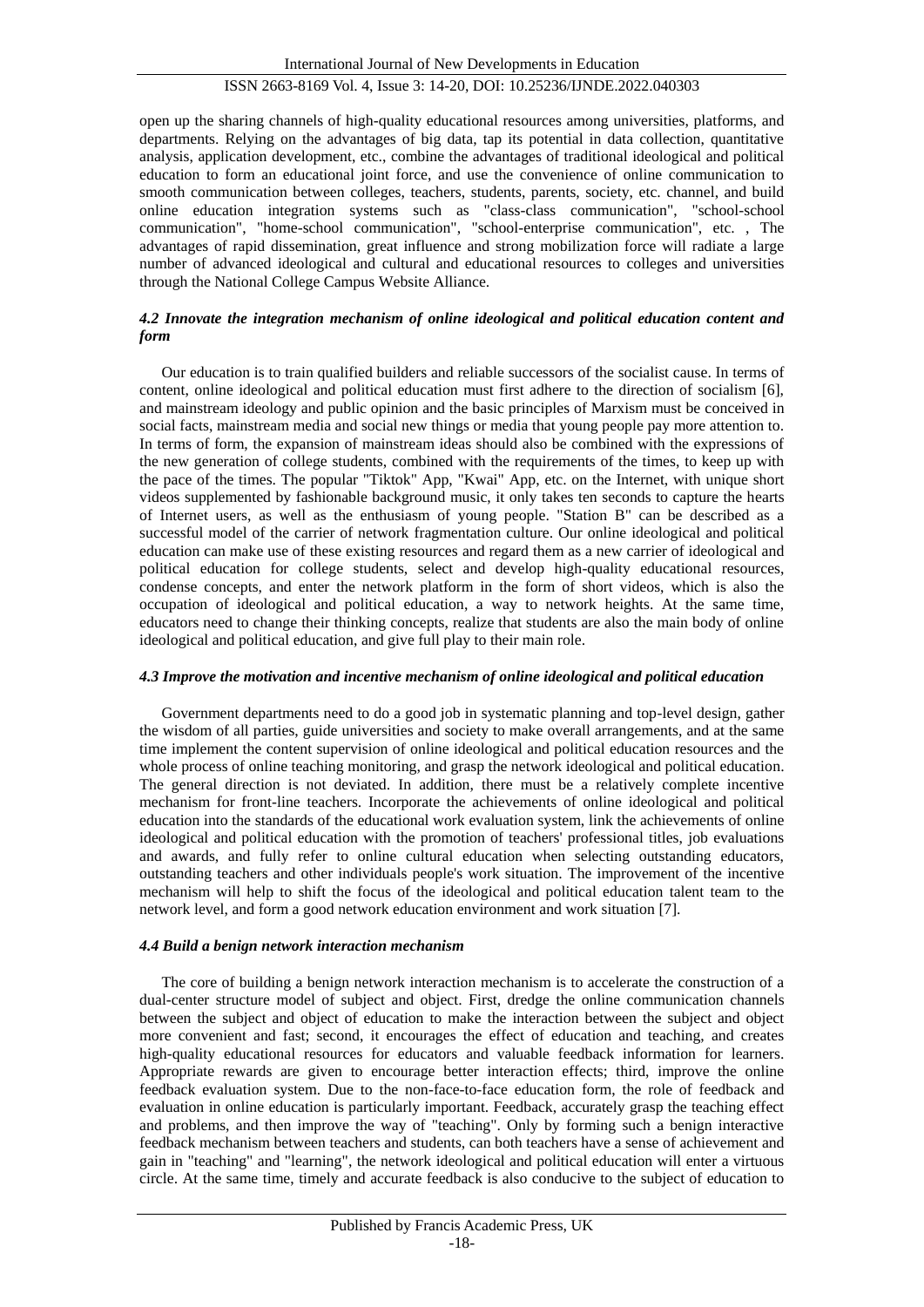accurately grasp the changes in object value orientation and psychological activities, so as to timely intervene in abnormal situations such as changes in object value orientation and psychological crisis.

#### *4.5 Build a more stringent content supervision mechanism*

Only by building a stricter online ideological and political education content supervision mechanism can we ensure the growth of mainstream ideological and public opinion. The first is to strengthen the construction and operation management of online information content, and strictly enforce the access mechanism of online educational resources to ensure the main theme atmosphere and positive energy of online ideological and political education resources. The second is to continuously enhance the ability to respond to public opinion. For topics with high sensitivity, we should not simply deal with traditional methods such as deleting or closing websites, but we must pay attention to the study of the laws of network communication, strictly review the release of network information, and comprehensively and comprehensively. Time period supervision, do a good job of public opinion guidance.

#### *4.6 Build a more accurate online monitoring and early warning mechanism*

Through the online monitoring and early warning system and the advantages of network technology, it is possible to timely and accurately grasp the ideological dynamics of students, improve the foresight and pertinence of online ideological and political education, and grasp the initiative of college students' online ideological and political education [8]. First, units at all levels have established special monitoring and early warning teams for online ideological and political education, with clear responsibilities and clear management. The second is to build a multi-channel ideological and political education network early warning information collection system, including routine information collection (such as through social platforms, website browsing, e-mail, etc.) and specialized information collection (such as through online questionnaires, psychological counseling, psychological Tests, etc.) to master students' ideological dynamics and changes in psychological activities. The third is to improve the level of crisis intervention for abnormal ideological dynamics, establish a scientific crisis intervention system, and formulate a clear crisis intervention process to ensure that after mastering and analyzing students' ideological dynamics, the intervention on abnormal ideological dynamics can be timely, accurate and effective.

#### **5. Conclusion**

The ideological status quo of contemporary college students presents diversity and particularity, and the development of online ideological and political education for college students is obviously lagging behind. Ideological and political educators in colleges and universities in the new era should accurately grasp the ideological characteristics of college students, based on the shortcomings of college students' network ideological and political education in the all-media era, actively explore the effective integration of network thinking, network technology and ideological and political education in the new era, and constantly innovate network thinking new paths and new methods of political education, thereby improving the discourse power of online ideological and political education, giving full play to the advantages of online ideological and political education, and enhancing the effectiveness of online ideological and political education.

#### **Acknowledgement**

This work was supported by the Education and Research Project for Young and Middle-aged Teachers in Fujian Province (NO. JAS20094).

#### **References**

*[1] "Opinions of the Central Committee of the Communist Party of China and the State Council on Further Strengthening and Improving the Ideological and Political Education of College Students" (Zhongfa [2004] No. 16).*

*[2] Fan L J. Innovative Research on Internet Ideological and Political Education for College Students [D]. Shandong University, 2020.*